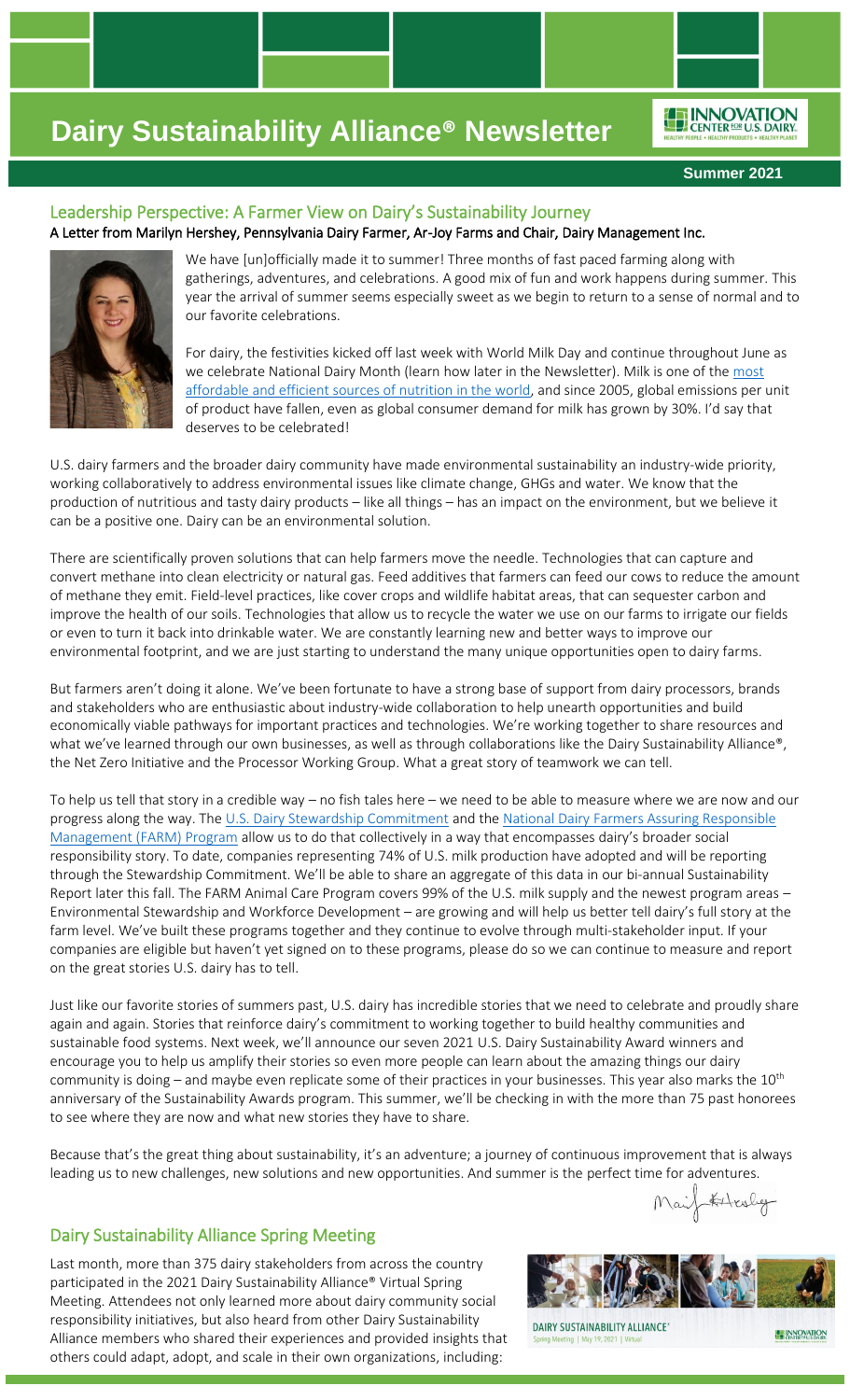**Summer 2021**

ENNOVATION

- How Net Zero Initiative Collective Impact projects that are currently underway will help farms of all sizes advance the industry's 2050 environmental stewardship goals.
- Insights and lessons learned from those implementing the National Dairy FARM Program's Environmental Stewardship and Workforce Development programs.
- Gen Z's views on social responsibility and their role as a driving force in the marketplace.
- An update on dairy's approach to biodiversity and the launch of a [public comment period](https://dairymanagement.qualtrics.com/jfe/form/SV_5v9iB0oXYjuxAxv) for biodiversity metrics (see more below).
- An intimate conversation with value chain executives on where dairy is today and how their own businesses and organizations are preparing for a successful future.

Attendees also had the opportunity to provide their input on the social aspects of dairy's social responsibility, including on a proposed dairy community vision and goals to address food security, through small group discussion sessions. That feedback will be shared with Innovation Center committees and task forces leading efforts in those areas.

Recordings from all the mainstage sessions are no[w available on the event website.](http://alliancemeeting.usdairy.com/#/Agenda)

If you attended the Virtual Spring Meeting and have not already done so, please take a few minutes to **provide your** [feedback,](https://dairymanagement.qualtrics.com/jfe/form/SV_ebyAbZY8BqVFYwe) so we can continue to improve future meetings – both in-person and virtual.

#### Save the Date

The 2021 Dairy Sustainability Alliance Fall Meeting will be held Friday, November 19 in Las Vegas, Nevada, following the 2021 Sustainable Agriculture Summit (see next story). We look forward to being back in person with you all once again!

*If you have any questions, please contac[t Angela.Hessinger@dairy.org.](mailto:Angela.Hessinger@dairy.org)*

## Sustainable Agriculture Summit Issues Call for Breakout Session Proposals



The Innovation Center will co-host the seventh annual [Sustainable Agriculture](http://www.sustainableagsummit.org/)  [Summit](http://www.sustainableagsummit.org/) on November 17-18 in Las Vegas, NV. Through its theme of *Regeneration and Resilience*, this year's Summit will unite leaders from across the full food and agriculture value chain to explore the power of partnerships in driving systems change, while providing actionable insights for U.S. agriculture's role in building a resource-positive future.

The global pandemic and its residual effects have underscored the importance of U.S. food and agriculture's ongoing efforts to build more resilient and

regenerative production systems. Concurrently, global leaders are gathering for international forums throughout 2021 to accelerate progress toward the Sustainable Development Goals and impending climate targets. Lend your voice to U.S. agriculture's premier sustainability event as we cast a shared vision for how our industry responds to this transformational moment

Along with our fellow Summit organizers, we invite you to share your expertise and insights with more than 600 attendees from across the food and agriculture value chain by [submitting a proposal](https://www.abstractscorecard.com/cfp/submit/login.asp?EventKey=SHBLBBTY&mc_cid=d6774606b9&mc_eid=a736b1de49) for an in-person breakout session at this year's Summit. Successful breakout session proposals will:

- Directly connect to the theme of this year's Summit
- Creatively showcase how challenges can be turned into opportunities
- Include multiple, diverse speakers who represent a breadth of perspectives across the value chain
- *NEW:* Under the Summit's newFarmer Track*,* proposals may choose to present practical agronomic insights, tools, and resources which farmers can apply to their operations to improve sustainability outcomes.

Breakout session speakers will have the opportunity to share their expertise with diverse attendees from across the food and ag value chain, by:

- Showcasing your organization's successes and lessons learned to sustainability leaders from across the food and ag value chain
- Strengthening cross-sector partnerships with peers and industry stakeholders
- Providing actionable insights to farmers and the value chain
- Shaping the industry conversation on resiliency of the U.S. food system

Download th[e Call for Speakers guide](https://nam12.safelinks.protection.outlook.com/?url=https%3A%2F%2Fsustainableagsummit.us9.list-manage.com%2Ftrack%2Fclick%3Fu%3D5ec1796069057892bdc914978%26id%3D355c3ecb02%26e%3Da736b1de49&data=04%7C01%7Cangela.hessinger%40dairy.org%7C96fc21199c694de66a8808d9204eaae8%7C4a5c3ca3613143b194be00fe342a7c7c%7C0%7C1%7C637576345922776328%7CUnknown%7CTWFpbGZsb3d8eyJWIjoiMC4wLjAwMDAiLCJQIjoiV2luMzIiLCJBTiI6Ik1haWwiLCJXVCI6Mn0%3D%7C3000&sdata=75jpvl8aDRHVcHET0K8liUTICYZUkdl1Af9r1pqmRLk%3D&reserved=0) to learn more about proposal guidelines. Proposals must be submitted by August 16, 2021.

*If you have any questions, please contac[t Angela.Hessinger@dairy.org.](mailto:Angela.Hessinger@dairy.org)*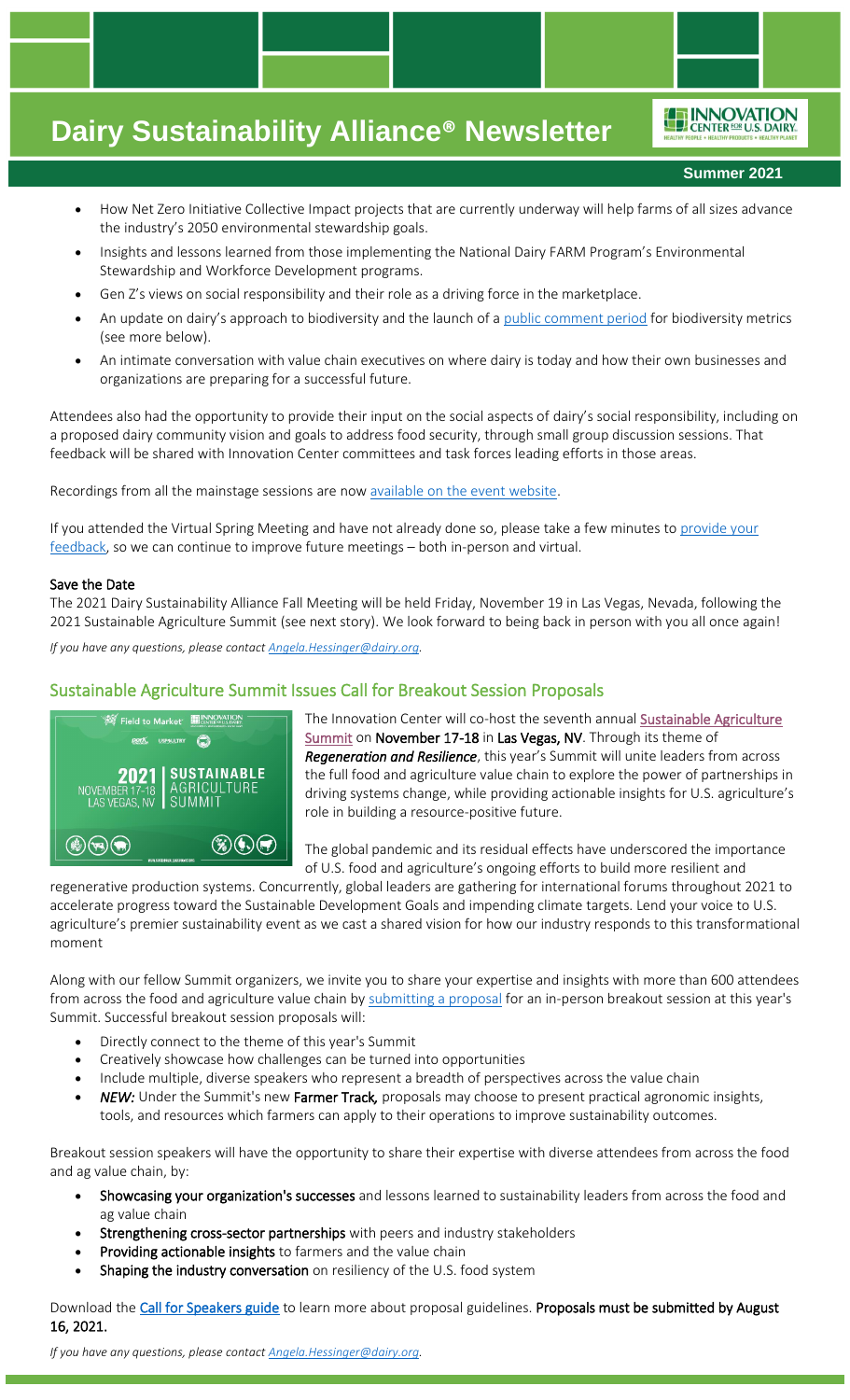ENNOVATION

**Summer 2021**

## U.S. Dairy Opens Biodiversity Measures to Stakeholder Review



To maintain and enhance the value of the U.S. Dairy Stewardship Commitment, Innovation Center for U.S. Dairy committees may propose metric refinements when a need is identified. Biodiversity is a rapidly growing priority in the marketplace and on the world stage, and during the Dairy Sustainability Alliance Spring Meeting last month, members of the Innovation Center's Environmental Stewardship Committee provided an update on biodiversity measures for U.S. dairy and introduced two dairy farm biodiversity metrics for stakeholder review. You can watch a recording of that [session](https://vimeo.com/555390034/5c7230335b) to learn more about these metrics and the work that has been done.

To ensure all engaged stakeholders have an opportunity to provide feedback, a 60-day stakeholder comment and review period is integral to the Stewardship Commitment process and is currently open for the proposed biodiversity metrics. The Innovation Center will consider feedback received, and following final review and approval, the new metrics will be added to the Stewardship Commitment.

Dairy Sustainable Alliance members are invited t[o provide your feedback here.](https://dairymanagement.qualtrics.com/jfe/form/SV_5v9iB0oXYjuxAxv) To ensure your most informed and complete response, please be sure to read the additional details on the proposed metrics included in the survey and follow the completion instructions as outlined. The stakeholder comment period is open until July 19, 2021 and all survey responses must be submitted by this date.

*If you have any questions, please contac[t Joe.McMahan@dairy.org.](mailto:Joe.McMahan@dairy.org)*

## Net Zero Initiative Working with Dairy Community on Inventory of Current Farm Environmental Stewardship Practices

Every day, dairy farmers across the country are using technologies and practices that increase their efficiency, reduce environmental impacts, lower input costs, and bring other benefits. Better understanding of the types and extent of these solutions could be useful to celebrate success stories and identify areas of opportunity for focused education and outreach efforts. It would also help to establish a baseline of current practices as part of the Net Zero Initiative Collective Impact strategy.

In an effort to collect this information and create an inventory of existing on-farm solutions, the Net Zero Team would like to work with members of the dairy community that already survey producers about their use of environmental stewardship practices and technologies on farm. Questionnaires and data collected from participating companies and organizations would be aggregated and anonymized for an industry-wide perspective on what farmers are doing today to reduce GHG emissions, improve water quality and water use efficiency, and enhance farmers' livelihoods. If you would like to participate, please contact [Michelle.Rossman@dairyresearch.org.](mailto:Michelle.Rossman@dairyresearch.org)

## Jump into Our Summer Webinar Series

Each month the Dairy Sustainability Alliance hosts webinars for its members to provide program updates and resources, share learnings and insights, or dive deeper on key social responsibility topics. This summer includes the return of our Member Discovery Series, which offers Dairy Sustainability Alliance members the opportunity to present their own dairy sustainability work and share learnings that fellow members can adopt, adapt and scale. You'll find a full list of summer webinars and virtual events in the "Upcoming Events" section at the end of this Newsletter. Watch for more webinars to be added in the coming weeks.

#### Intro to the Dairy Farm Environmental Stewardship Considerations & Resource Guide *Tuesday, June 15 from 11:00 a.m.-12:00 p.m. CST*

The Innovation Center has developed a new customizable resource for cooperatives, processors and other dairy agricultural service organizations to share with dairy farmers who are considering on-farm practices and technologies to increase efficiencies, lower a farm's greenhouse gas footprint, optimize nutrient use and improve water conservation. In just one page, the Dairy Farm Environmental Stewardship Considerations and Resource Guide gives farmers a quick on-farm self-assessment and supports the desire to bring farmers closer to local experts, resources, and tools.

This webinar will walk through the newly released resource guide, and attendees will learn how to customize the resource and support farmers with the self-assessment process. It will illustrate the value of utilizing the resource at the farm and at the dairy cooperative and processor levels, as well as how the guide complements NMPF's National Dairy FARM Environmental Stewardship Program[. Register here](https://dairy.zoom.us/webinar/register/WN_9MkMJGqCT6StPW7B0J2czw) for this webinar.

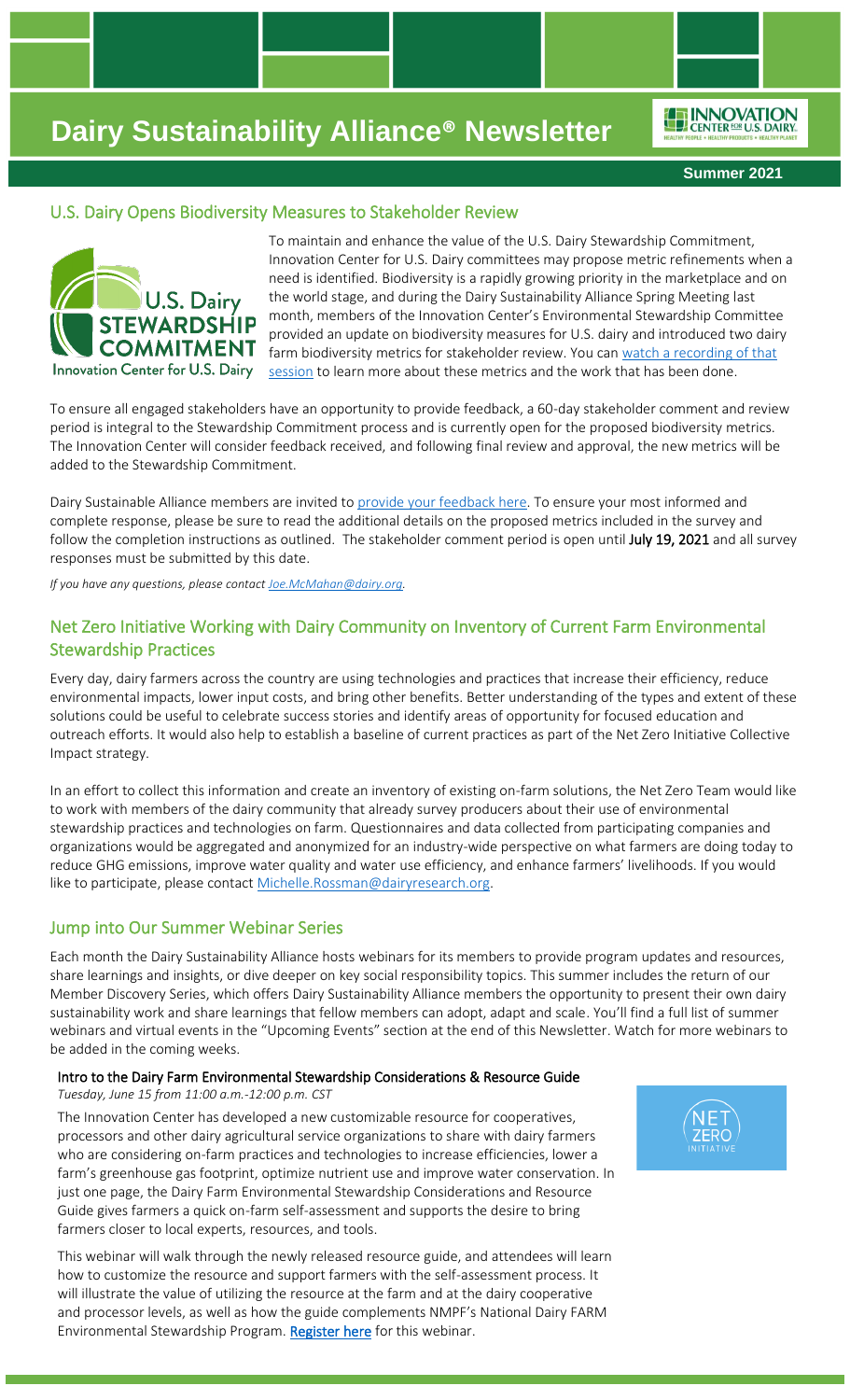### Dry Dairy Processing Food Safety

Dry dairy products are key ingredients in many foods domestically and play an important role in dairy exports globally. The Innovation Center recognizes the importance of pathogen control in dry dairy operations to maintain and build trust in these products. A key to controlling pathogens in dry dairy processing environments is to control and eliminate water. The Innovation Center Food Safety Committee is pleased to share best practices from industry experts focused on eliminating and reducing water and moisture in dry dairy operations and take your questions as part of a two-webinar series on this important topic. These webinars are each stand-alone topics, but when put together, they provide a more complete picture of water and moisture control in dry dairy operations.

### Dry Cleaning in Dairy Operations for Pathogen Control

*Thursday, June 17 from 1:00-2:00 p.m. CST* 

The first webinar in the Dry Dairy Processing series provides an overview of how to accomplish dry sanitation with special attention on vacuum management and the 7-step dry sanitation process. [Register here](https://dairy.zoom.us/webinar/register/WN_rena8W_uSGWal8Htfs_vAQ) for this webinar.

### Dry Dairy Operations - War on Water

*Friday, June 25 from 11:30 a.m.-12:30 p.m. CST* 

The second webinar in the series will go further in explaining the importance of a war on water mentality and best practices to eliminate water and moisture from your dry dairy operation. [Register here](https://dairy.zoom.us/webinar/register/WN_a6AdwbaLQFyrLeuquXS0Gg) for this webinar.

## Dairy Sustainability Alliance® Member Discovery Series: A Framework for Farm-Level Sustainability Projects

### *Tuesday, July 20 from 10:00-11:00 a.m. CST*

Farmers for Sustainable Food (FSF) and the Lafayette Ag Stewardship Alliance (LASA), along with key stakeholders in the dairy supply chain in Wisconsin, partnered to create a replicable framework for farmer-led sustainability projects. Supported by Grande Cheese and Nestlé, this framework outlines a project-based approach for farmers, other businesses as well as conservation professionals and organizations within a region to document impacts of conservation on farm.

Using sustainability platform tools, financial indices and environmental assessment tools, the impacts on local water and land resources of on-farm conservation practices are captured using The Framework for Farm-Level Sustainability Projects. These data can be used to illustrate continuous improvement and inform additional farm-specific conservation initiatives. Partners initiated a pilot project in 2020, where LASA members applied the framework and evaluated the efficacy and impacts of sustainability measurement platforms tools to demonstrate conservation practice benefits and increase adoption.

This webinar will provide an in-depth review of the framework for adoption by others who are engaging with farmers on sustainability projects. An example of applying the framework through the pilot project will be also shared including pilot project results. [Register here](https://dairy.zoom.us/webinar/register/WN_IMIoDw8VSw2evUIilmUNxA) for this webinar.







**Summer 2021**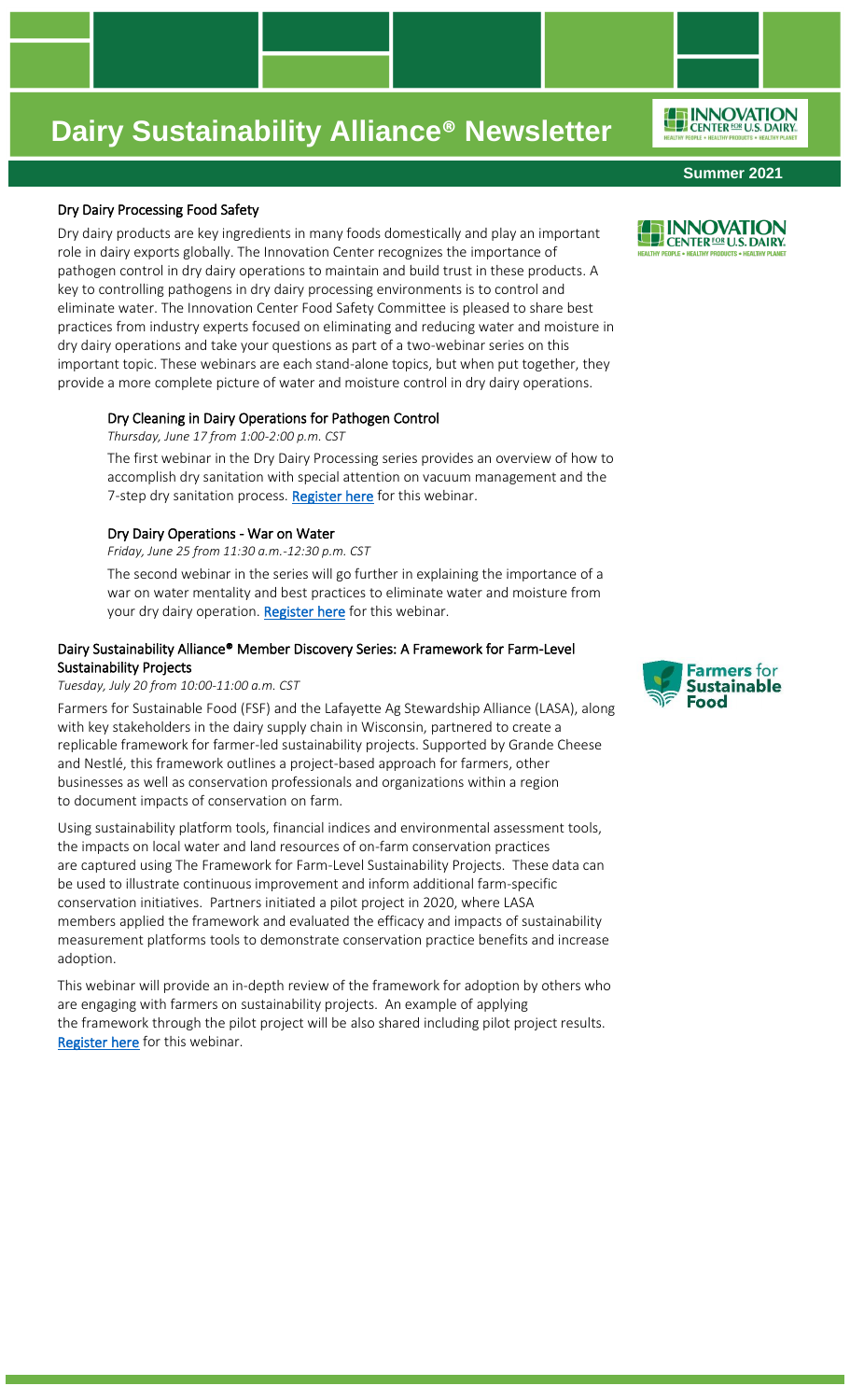ENNOVATION

**Summer 2021**

## U.S. Dairy Efforts Ahead of U.N. Food Systems Summit



In our last newsletter, we shared that the United Nations will convene the first-eve[r UN](https://www.un.org/en/food-systems-summit)  [Food Systems Summit](https://www.un.org/en/food-systems-summit) (UN FSS) "to transform the way the world produces and consumes food," an event that has the potential for significant implications for U.S. dairy. We also held [a webinar](https://vimeo.com/534985156/3bb50e4b02) to provide an overview of the UN FSS, global food systems and the role U.S. dairy plays. As preparations continue for the September UN FSS, following are key updates on the event and dairy's efforts:

### Dairy Dialogue

On April 28, the National Dairy Council (NDC) partnered with U.S. Dairy Export Council (USDEC), The Nature Conservancy and the Global Child Nutrition Foundation to co-convene an independent UN FSS dialogue, "Advancing Food Systems Transformation to Nourish the Health of Future Generations and Enable a Sustainable Planet." More than 100 voices from diverse sectors came together to identify practical solutions to better nourish future generations in more sustainable ways.

The discussions acknowledged the interconnectivity and complexity of issues involved within sustainable food systems, as well as what is needed to advance progress – economic, policy, knowledge/science, and technology enablers for change. Feedback from participants overwhelmingly supported the power of youth in the global dialogue while also reinforcing that U.S. dairy and dairy farmers are on the right track with existing commitments to environmental stewardship, food security and animal welfare.

An official [feedback form](https://nam12.safelinks.protection.outlook.com/?url=https%3A%2F%2Fsummitdialogues.org%2Fdialogue%2F8433%2F&data=04%7C01%7Cangela.hessinger%40dairy.org%7Ca9897e983ad949ad24a808d926d60390%7C4a5c3ca3613143b194be00fe342a7c7c%7C0%7C0%7C637583522898521319%7CUnknown%7CTWFpbGZsb3d8eyJWIjoiMC4wLjAwMDAiLCJQIjoiV2luMzIiLCJBTiI6Ik1haWwiLCJXVCI6Mn0%3D%7C1000&sdata=atfzjYj3%2FgxNL8Ce6W9bzHhsESX1tnoN0%2F0jGFhHh6g%3D&reserved=0) from the dialogue that summarizes the discussion and the recommendations coming out of it was submitted to UN FSS stakeholders for inclusion in Summit deliberations. This event is one of hundreds happening in countries around the world to capture perspectives and game changing solution recommendations.

#### Virtual Game-Changer Experiences

DMI, NDC, USDEC and NMPF hosted in-depth and interactive "virtual experiences" highlighting U.S. dairy's game-changing solutions and the role dairy plays in building more sustainable food systems: the Net Zero Initiative, the FARM Program and food security/hunger efforts. Each experience was comprised of a comprehensive white paper, a video to bring the game-changer to life and a 90-minute interactive dialogue session.

Each also brought in dynamic subject matter experts, U.S. dairy partners and influential thought leaders across nutrition, environment and food systems disciplines for engaging in two-way dialogue on U.S. dairy's efforts as a catalyst for broader, meaningful change. The conversations also allowed us to strengthen relationships with key stakeholders, showcasing the vital role U.S. dairy can play in sustainably nourishing a global population.

#### U.S. Compendium of Sustainable Food System Actions

The U.S. Department of Agriculture, which is serving as a UN FSS dialogue convener in the U.S., has created a new [compendium for sustainable food systems actions.](https://www.usda.gov/oce/sustainability/foodsystems/compendium) This compendium is an opportunity for business, coalitions, organizations, and state or local governments to voluntarily submit brief overviews of the actions they are taking to build more sustainable food systems and to contribute to the UN FSS. Overviews of the Net Zero initiative, FARM Program and the Innovation Center as an industry convener have been submitted. We encourage you to consider a submission for your business or organization as a way to demonstrate the collective impact of the U.S. dairy industry.

#### Key UN FSS Dates Announced

Heralded as the "People's Summit", input received for the UN FSS will be reviewed and distilled into a common vision for what will be discussed during the Summit in September. Two key forums will be used to support that process, with dairy industry experts and representatives participating in both:

- [Summit Science Days](https://www.un.org/en/food-systems-summit/events/summit-science-days) will be held virtually by the Scientific Group of the UN FSS and FAO to support the UN FSS agenda setting process with scientific evidence and perspectives.
- [Pre-Summit](https://www.un.org/en/food-systems-summit/pre-summit) dates announced for July 26-28 in Rome, with the option to attend virtually. This will be the main forum for bringing together the best ideas from all the input received to identify priorities for September. It will also be a key venue for governments, businesses, civil society and others to announce new commitments, advance game changer solutions, set a tone of leadership and bold ambition, mobilize public and private investments, and generally promote global discussions on how food systems are integral to achieve the SDGs.

*If you have any questions, please contact [Joe.McMahan@dairy.org,](mailto:Joe.McMahan@dairy.org) [Angela.Hessinger@dairy.org](mailto:Angela.Hessinger@dairy.org) o[r Kelly.Sheridan@dairy.org.](mailto:Kelly.Sheridan@dairy.org)*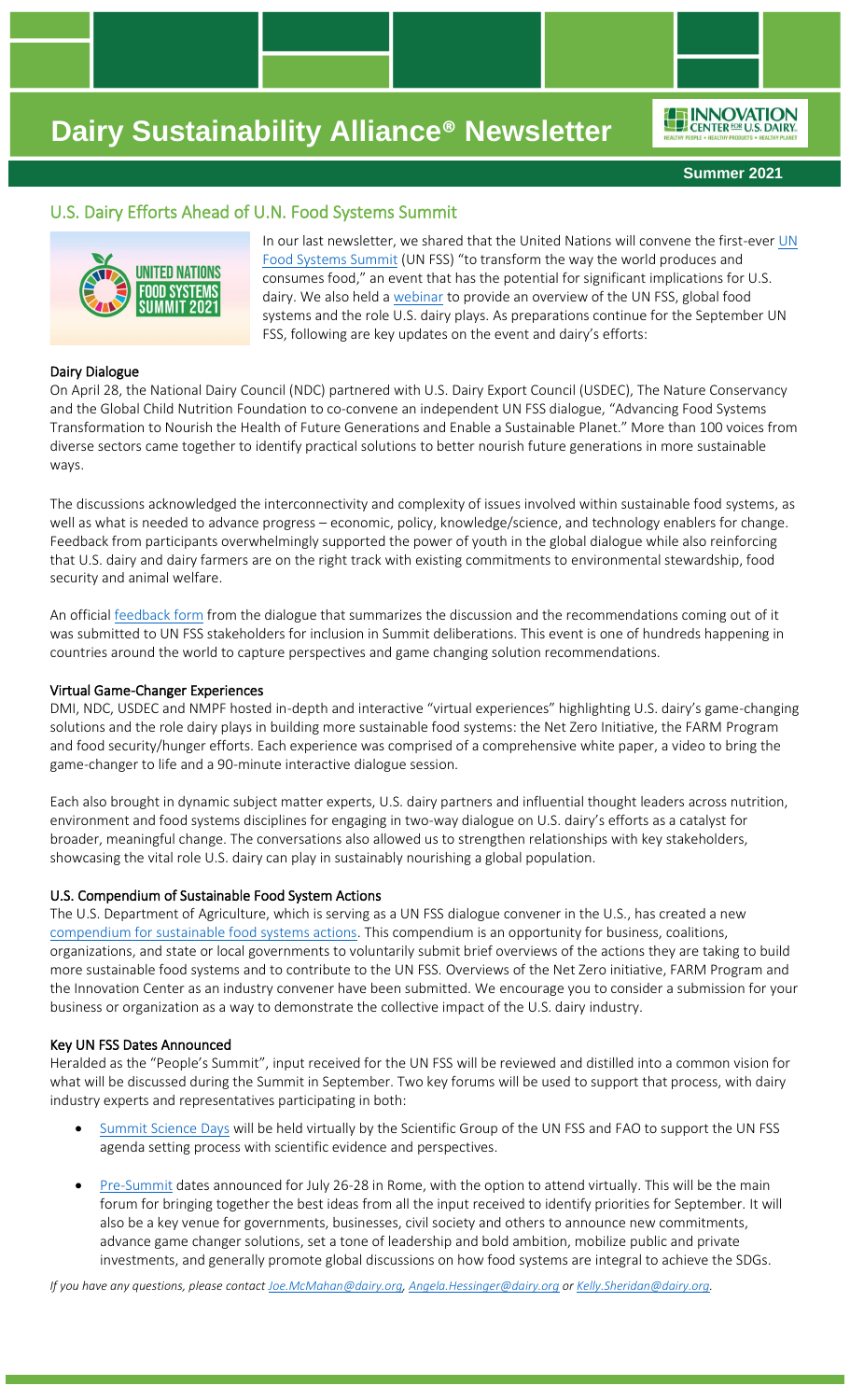ENNOVATION

## Busting Stereotypes and Beating the Lag this National Dairy Month

June is National Dairy Month, and this year we're introducing Gen Z to the next generation of dairy farmers. To kick off National Dairy Month, we've debuted [a new video](https://www.youtube.com/watch?v=OAmoFq1LZO8&t=1s) that challenges the farmer stereotype while showcasing the surprising side of Millennial and Gen Z dairy farmers and their commitments. Find out not only what Millennial and Gen Z dairy farmers from across the U.S. have in common with the next generation of consumers, but also what makes this generation of dairy farmers unexpectedly special.







Gen Z listens to influencers for ideas, inspiration and direction, and most game in some capacity. So dairy is partnering with a Dairy Dream Team of modern wellness influencers through programs like #BeatTheLag to help spread dairy joy while sharing our story of progress. To share how dairy can help "Beat the Lag" – a game or mental slow down – we worked with YouTubers and gaming influencers Jordan Maron [\(Captain Sparklez\)](https://www.youtube.com/channel/UCshoKvlZGZ20rVgazZp5vnQ) an[d Rosana Pansino](https://www.youtube.com/channel/UCjwmbv6NE4mOh8Z8VhPUx1Q) in the first ever #BeatTheLag Snack Challenge. On May 15, the gamers shared their own #BeatTheLag recipes while also asking their followers to hack the ultimate gaming snack. Fans will vote for the final winners, which will be announced during an epic live Twitch event later this month.

Be sure to check out Dairy Good's consumer-facing social channels [\(Facebook,](https://www.facebook.com/DairyGood/) [Twitter,](https://twitter.com/DairyGood) [Instagram\)](https://www.instagram.com/dairygood/), where we'll continue highlighting Millennial and Gen Z dairy farmers, Sustainability Award winners, as well as posts showcasing recipes, dairy's nutritional benefits and more that you can amplify on your own social channels.

*If you have any questions, please contact [Serena.Schaffner@dairy.org](mailto:Serena.Schaffner@dairy.org) or [Jessica.Learman@dairy.org.](mailto:Jessica.Learman@dairy.org)* 

## Cows and Climate Change

When we announced 2050 environmental stewardship goals for the dairy community last spring, we said it would take all of us working together to achieve them. That includes the cow herself. Dr. Juan Tricarico, Vice President of Sustainability Research at the Innovation Center, has spent the last few months spreading the science on the role of dairy cows in the industry's environmental efforts:



### The Perfect Cow

[Dairy Star](https://nam12.safelinks.protection.outlook.com/?url=https%3A%2F%2Fwww.dairystar.com%2FContent%2FNews%2FDaily-News%2FArticle%2FNo-two-animals-are-the-same%2F1%2F256%2F17415&data=04%7C01%7Cangela.hessinger%40dairy.org%7Ce0e3c9be53e34d9f5ad608d9207a3872%7C4a5c3ca3613143b194be00fe342a7c7c%7C0%7C0%7C637576531574718617%7CUnknown%7CTWFpbGZsb3d8eyJWIjoiMC4wLjAwMDAiLCJQIjoiV2luMzIiLCJBTiI6Ik1haWwiLCJXVCI6Mn0%3D%7C1000&sdata=Y%2FmYYsBzZNXoa%2BHAcUQXTPOSydGTMICVJegb2x%2FMcR4%3D&reserved=0) and [Dairy Herd Management](https://nam12.safelinks.protection.outlook.com/?url=https%3A%2F%2Fwww.dairyherd.com%2Fnews%2Fdairy-production%2Fcreating-perfect-cow-future&data=04%7C01%7Cangela.hessinger%40dairy.org%7Ce0e3c9be53e34d9f5ad608d9207a3872%7C4a5c3ca3613143b194be00fe342a7c7c%7C0%7C0%7C637576531574728576%7CUnknown%7CTWFpbGZsb3d8eyJWIjoiMC4wLjAwMDAiLCJQIjoiV2luMzIiLCJBTiI6Ik1haWwiLCJXVCI6Mn0%3D%7C1000&sdata=0C4Na27fbQSgL6FeLnenZ85paMj1PNhnOfikF%2F%2Fke3E%3D&reserved=0) reported on the March 2021 Professional Dairy Producers of Wisconsin's annual conference that featured Dr. Tricarico participating in a session addressing what makes the perfect cow of the future. Learn about the genetics, environmental and feed-efficiency factors that will impact future selection traits to reduce dairy's carbon footprint while continuing to supply milk demand globally.

### Feed Additives and Methane Reduction

Information on feed additives that can help reduce enteric methane emissions is evolving rapidly. This [scientific review](https://nam12.safelinks.protection.outlook.com/?url=https%3A%2F%2Fdoi.org%2F10.1071%2FAN20295&data=04%7C01%7Cangela.hessinger%40dairy.org%7Ce0e3c9be53e34d9f5ad608d9207a3872%7C4a5c3ca3613143b194be00fe342a7c7c%7C0%7C0%7C637576531574728576%7CUnknown%7CTWFpbGZsb3d8eyJWIjoiMC4wLjAwMDAiLCJQIjoiV2luMzIiLCJBTiI6Ik1haWwiLCJXVCI6Mn0%3D%7C1000&sdata=HgYPVYJZqnOdQ9wyaBaBpA%2B94CXwN2SO1tXesYeTI1U%3D&reserved=0) examined the publicly available evidence on mode of action, effectiveness, and safety for various feed additives. Dr. Tricarico described scientific findings and other important considerations for enteric methane mitigation with feed additives during the [2021 Florida Ruminant Nutrition Conference](https://nam12.safelinks.protection.outlook.com/?url=https%3A%2F%2Fwww.youtube.com%2Fwatch%3Fv%3DU0qaL2jLjwI&data=04%7C01%7Cangela.hessinger%40dairy.org%7Ce0e3c9be53e34d9f5ad608d9207a3872%7C4a5c3ca3613143b194be00fe342a7c7c%7C0%7C0%7C637576531574728576%7CUnknown%7CTWFpbGZsb3d8eyJWIjoiMC4wLjAwMDAiLCJQIjoiV2luMzIiLCJBTiI6Ik1haWwiLCJXVCI6Mn0%3D%7C1000&sdata=0uULv7CTGIg4ubiHmvEZ1EJjZDYmwaJMF5%2BnT5BukqQ%3D&reserved=0) and in this [Progressive Dairy](https://nam12.safelinks.protection.outlook.com/?url=https%3A%2F%2Fwww.progressivedairy.com%2Ftopics%2Fmanagement%2Ffeed-additives-to-reduce-dairy-enteric-methane-emissions-what-is-available-for-farms-today&data=04%7C01%7Cangela.hessinger%40dairy.org%7Ce0e3c9be53e34d9f5ad608d9207a3872%7C4a5c3ca3613143b194be00fe342a7c7c%7C0%7C0%7C637576531574738529%7CUnknown%7CTWFpbGZsb3d8eyJWIjoiMC4wLjAwMDAiLCJQIjoiV2luMzIiLCJBTiI6Ik1haWwiLCJXVCI6Mn0%3D%7C1000&sdata=GNdAGUvkTxqezEHKB7LsPRHbCAJn6iXFmQa6tJSBEKE%3D&reserved=0) article.





### A Country with No Cows

A USDairy.com article, [Will Removing Dairy Cows Help Stop Climate Change?,](https://www.usdairy.com/news-articles/dairy-cows-and-climate-change) centers on a study that evaluated environmental and nutritional impacts if dairy cows were removed from the U.S., and lays the foundation for this [Vox explainer video.](https://nam12.safelinks.protection.outlook.com/?url=https%3A%2F%2Fwww.vox.com%2Fad%2F22362045%2Fdairy-cows-nutritional-impact-environment&data=04%7C01%7Cangela.hessinger%40dairy.org%7Ce0e3c9be53e34d9f5ad608d9207a3872%7C4a5c3ca3613143b194be00fe342a7c7c%7C0%7C0%7C637576531574738529%7CUnknown%7CTWFpbGZsb3d8eyJWIjoiMC4wLjAwMDAiLCJQIjoiV2luMzIiLCJBTiI6Ik1haWwiLCJXVCI6Mn0%3D%7C1000&sdata=yJYWSIp9QV3heUPO6%2FP4lRA8%2FLY1locdZu2zQBD2Yqo%3D&reserved=0)

*If you have any questions, please contac[t Juan.Tricarico@dairy.org.](mailto:Juan.Tricarico@dairy.org)*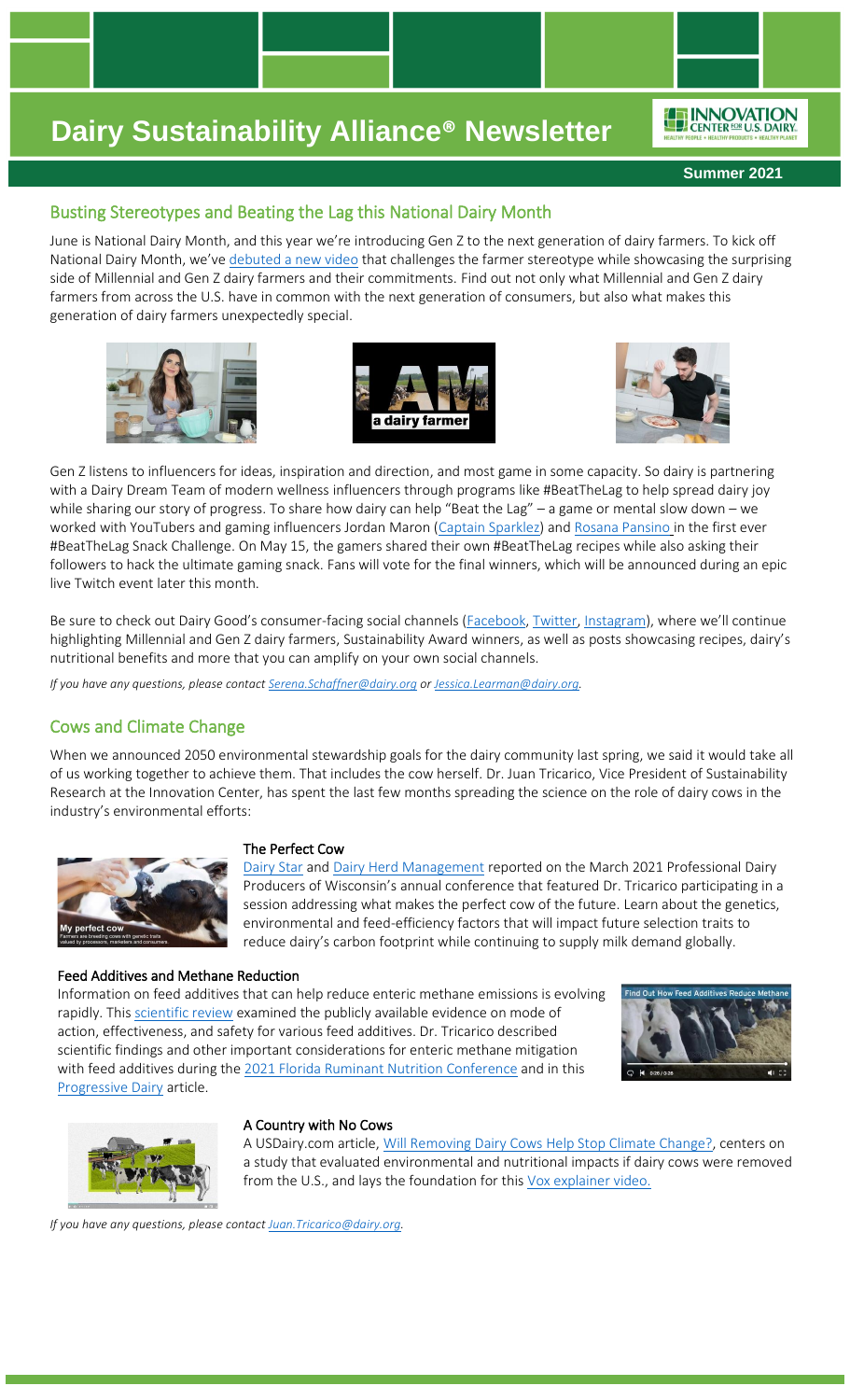#### **Summer 2021**

## New GENYOUth Survey Reveals Pandemic's Impact on U.S. Teens

In May, GENYOUth released its latest Youth Insights Survey, *[The Impact of COVID-19 on](https://genyouthnow.org/wp-content/uploads/2021/05/GENYOUth-Insights_COVID-_Survey_2021_Brief_FINAL_04.15.21.pdf)  [Teens, One Year Later](https://genyouthnow.org/wp-content/uploads/2021/05/GENYOUth-Insights_COVID-_Survey_2021_Brief_FINAL_04.15.21.pdf)*, as a follow-up to a survey conducted in May 2020 documenting the immediate disappointments of a crisis that at the time had not yet revealed its full horror and longevity. This new study identifies several areas of long-term concern and impact on youth well-being due to the pandemic:

### Social and Emotional Well-being

• Although 83% of young people say they are overall coping generally well, nearly half report their social and emotional well-being are less than good.

### Life and Death Fears

Teens are acutely aware of the losses they are experiencing during the pandemic. In one of the survey's most jarring findings, approximately half of high schoolers are most worried about people they know and love getting sick and dying. More

than half are most concerned about losing the happiest and most exciting years of their lives to the pandemic.

### School Safety Concerns

• Students continue to have concerns about in-person learning. As of March 2021, nearly half of teens surveyed attended at least some in-person classes, with lower numbers for Black and Hispanic students. Of students who were attending school in person, only 42% felt fully safe from COVID-19.

### Financial Hardship and Learning Challenges

- Almost one-quarter of kids are worried about long-term family financial hardship, which increases to 3 in 10 for Black teens and teens from households making \$50,000 or less per year. In a related finding, 58% report a steady or growing need for meals supplied by or through schools.
- Over half say they are not learning or keeping up with their classes as well as they were pre-pandemic. Primary obstacles include increased difficulty absorbing information when not in the classroom, a lack of hands-on learning opportunities, unreasonable expectations of what they can do on their own, challenges in getting individualized help, and a high level of distractions when learning at home.

"That students are feeling stressed after a year of pandemic learning is not a surprise, but our GENYOUth survey uncovers some very concerning trends. One is the extent to which fear is permeating *all* areas of teens' lives – academic, financial, social – indicating a mental and emotional health crisis we are not equipped to handle. Another is a significant gap in preparedness as those who are about to graduate advance to higher levels of schooling or the workplace, which colleges and employers both need to prepare for," said Alexis Glick, CEO of GENYOUth.

## Taking Action to Help Teens

Dairy businesses and stakeholders play a key role in the well-being of our communities. The research points to six areas where programmatic school-based interventions, engagement by non-profits and the business sector, and government support will be necessary to address the impact of the pandemic on our young people. We encourage you to consider how your company or organization can make an impact for youth in your local communities.

- 1. Continued financial assistance and food support for the 25-30% of young people whose families are facing longterm financial hardship
- 2. Mental health support for students as they return to the school setting with compromised emotional, social, and intellectual well-being. This includes mental health support for teachers, many of whom have experienced their own traumas and hardships, and therefore may not be at their best or strongest just when their students will be needing them the most.
- 3. Tutoring and catch-up programs to help students who have fallen behind and require extra individual help to be fully prepared for next year and beyond.
- 4. Coaching and catch-up programs to help student athletes who may have missed two seasons of their sport and as a result may be out of shape with rusty skills.
- 5. Safety measures and the necessary reassurances to make returning students and teachers feel fully safe returning to the classroom, while not losing the most important social and interpersonal aspects of in-person schooling.
- 6. Remote learning infrastructure development and enhancement both to support any continuation of remote learning through the end of this pandemic and to maintain students' academic performance and readiness. This includes addressing the longstanding digital divide in education to ensure that laptops, broadband internet service and wireless hotspots are accessible and affordable for all households.

*For more information on the GENYOUth study, "The Impact of COVID-19 on Teens, One Year Later", please visit [www.genyouthnow.org.](http://www.genyouthnow.org/)*



ENNOVATION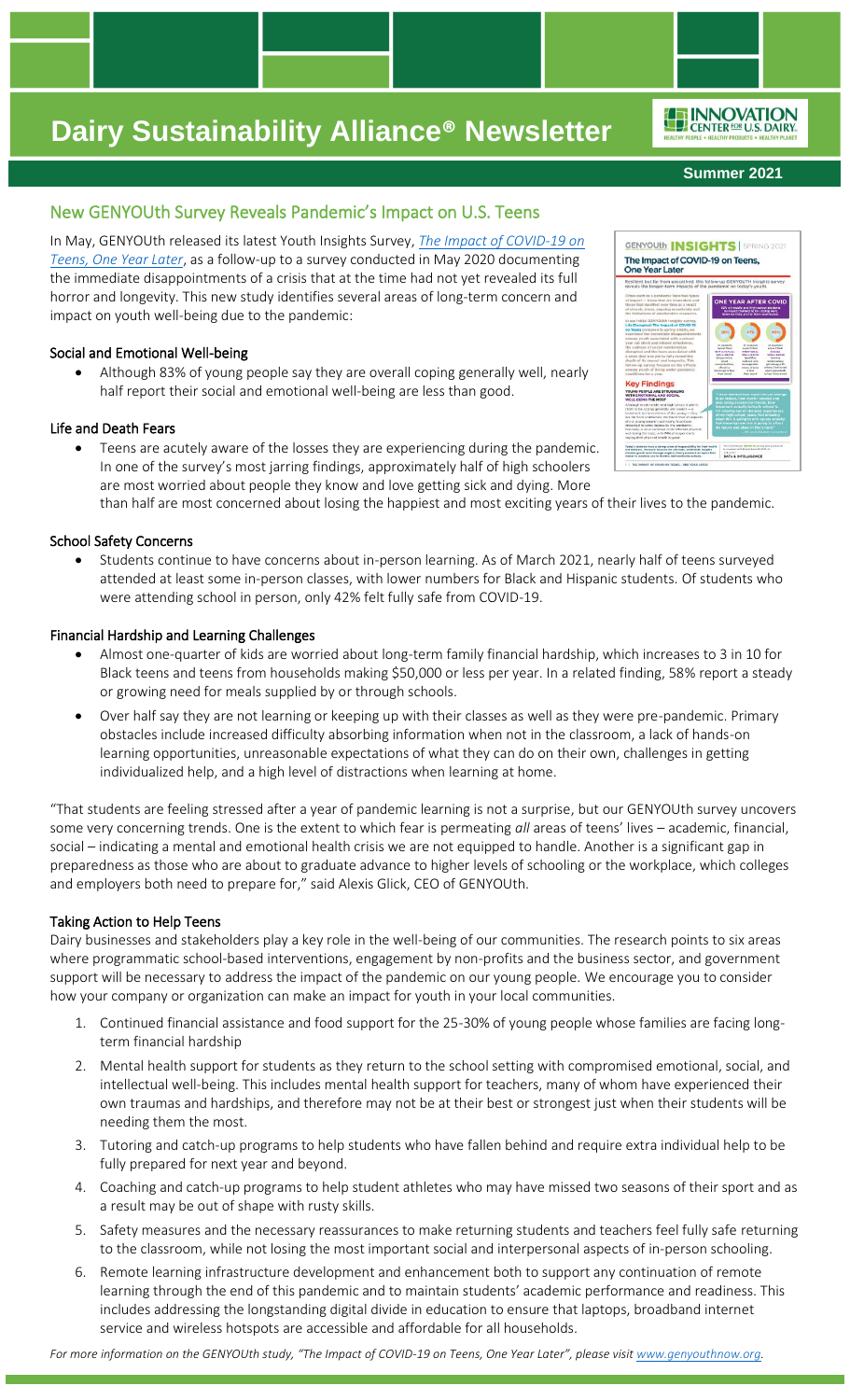## Application Period Now Open for USDA Conservation Innovation Grants Program

The U.S. Department of Agriculture's Natural Resources Conservation Service (NRCS) is currently seeking proposals for two Conservation Innovation Grant (CIG) Program opportunities:

### On-Farm Conservation Innovation Trials

On-Farm Conservation Innovation Trials feature collaboration between NRCS and partners to

implement on-the-ground conservation activities and then evaluate their impact. NRCS is seeking proposals that address at least one of the following four On-Farm Trial priorities:

- Climate-smart agricultural solutions
- Soil health demonstration trial
- Irrigation water management
- Management technologies and strategies

A critical element of each On-Farm Trials project is the project evaluation. Partners must propose robust scientific approaches for their projects, resulting in data and analyses of the environmental, financial and, to the extent possible, social impacts of the trials.

NRCS will invest up to \$25 million on On-Farm Trials in 2021. This total includes up to \$10 million for the Soil Health Demonstration Trials (SHD) priority, which focuses exclusively on implementation of conservation practices and systems that improve soil health. Proposals are due by June 21, 2021. More information on this opportunity i[s available here.](https://www.nrcs.usda.gov/wps/portal/nrcs/detail/national/newsroom/releases/?cid=nrcseprd1767429)

### CIG Classic

CIG Classic grants support early pilot projects or demonstrations of promising new conservation approaches, tools, and technologies. Partners use creative problem solving and innovation to address our nation's water quality, air quality, soil health and wildlife habitat challenges, all while improving agricultural operations. This year, funded CIGs will focus on climate-smart strategies for water resources, soil health (focused on carbon sequestration and climate resilience), nutrient management, grazing lands conservation and strategies to increase conservation adoption. Grantees must match each federal dollar invested at least one to one.

NRCS is investing up to \$15 million through the Conservation Innovation Grants (CIG) program, at least 10% of the total funding for CIG Classic is intended for projects that are focused on providing conservation benefits to historically undeserved producers. CIG Classic proposals must be submitted by July 19, 2021. More information on this opportunity is [available here.](https://www.nrcs.usda.gov/wps/portal/nrcs/detail/national/newsroom/releases/?cid=nrcseprd1778431)

*Please visit th[e CIG website](https://www.nrcs.usda.gov/wps/portal/nrcs/main/national/programs/financial/cig/) for more information on both of these funding opportunities.* 

## Member Briefs

Knowledge sharing and collaboration are key tenets of the Dairy Sustainability Alliance. Find out what's new with some of our 150+ member companies and organizations:

- The Dairy Sustainability Alliance has added 15 new members so far in 2021. Welcome t[o AmpliSource,](http://www.amplisource.com/) [Brightmark,](http://www.brightmark.com/) [Danone North America,](https://www.danonenorthamerica.com/) [fairlife,](http://www.fairlife.com/) [Feedworks USA,](http://www.feedworksusa.com/) Grōv [Technologies,](http://www.grovtech.com/) [Lactalis American](https://lactalisamericangroup.com/) Group, [Nestlé,](https://www.nestle.com/) [Nutrien Ag Solutions,](https://www.nutrienagsolutions.com/) [Shell,](http://www.shell.com/) [Smith Brothers Farms,](https://www.smithbrothersfarms.com/) [The Hershey Company,](http://www.thehersheycompany.com/) [Vital Farms, Inc.,](https://vitalfarms.com/) [Where Food Comes](http://www.wherefoodcomesfrom.com/)  [From, Inc.,](http://www.wherefoodcomesfrom.com/) an[d Zinpro.](https://www.zinpro.com/)
- The Dairy Strong Sustainability Alliance, an initiative of Dairy Sustainability Alliance member the Dairy Business Association, has [announced its transformation](https://farmersforsustainablefood.com/farmers-for-sustainable-food-marks-transformation-of-conservation-alliance/) into Farmers for Sustainable Food, a nonprofit organization that provides resources, advocacy, support and empowerment for farmers who are innovating and demonstrating sustainable farming practices. The change comes as the group has grown beyond dairy and beyond its original Wisconsin border. Farmers for Sustainable Food now supports six farmer-led watershed conservation groups encompassing 211 farms, nearly 300,000 acres and 212,000 cows, hogs and other livestock, and is also developing on-farm initiatives to test ways of measuring sustainability and documenting the impact of conservation practices, both environmentally and financially.
- In Indiana, "Winners Drink Milk" and dairy farmers deliver it to Victory Circle at the Indianapolis 500, a tradition since 1936. The **American Dairy Association Indiana** oversees this process, including surveying drivers ahead of the race so the "milk people" know which bottle to deliver. This year, Plymouth, IN dairy farmer Jill Houin served as the official Milk Woman, handing off a bottle of 2% milk to winning driver, Hélio Castroneves, who won his fourth Indy 500. After taking the traditional drink of white milk, he added strawberry flavoring to his winning bottle to match his pink fire suit and racecar. [Learn more about this tradition](https://winnersdrinkmilk.com/community/milk-tradition/) and check out this year's best [Victory Circle milk moments.](https://ftw.usatoday.com/gallery/indy-500-helio-castroneves-photos-milk-videos)





**Summer 2021**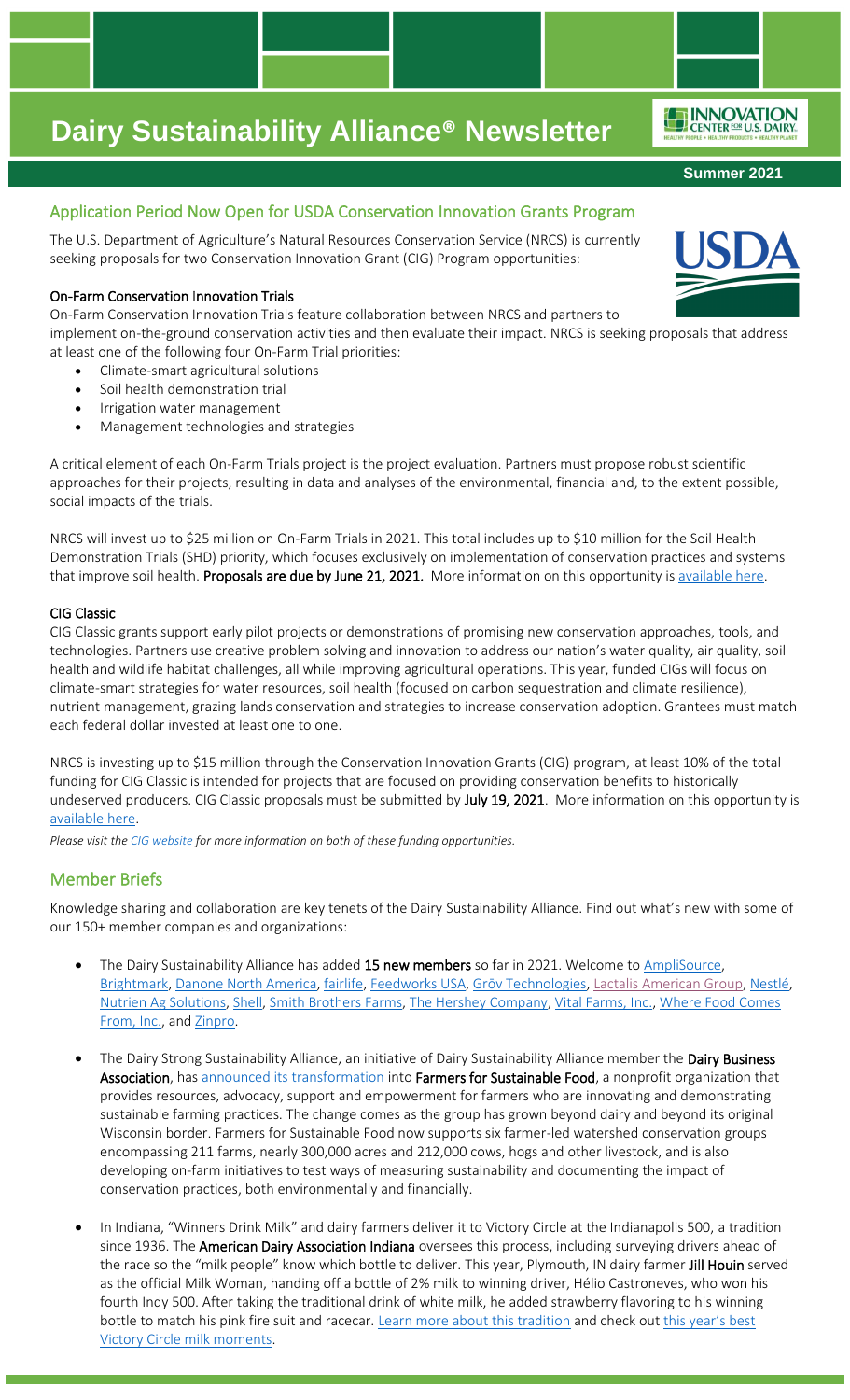ENNOVATION

**Summer 2021**

- On June 1, dairy celebrated World Milk Day. This year's theme focused on sustainability to showcase dairy's commitment to innovation and adoption of technology to reduce the sector's environmental footprint. Dairy farms and businesses around the world celebrated by creating videos with farmers and others who are embracing technology to help create a low-carbon future for dairy, leading to campaign hashtags receiving 1.36 billion impressions worldwide. Dairy Farmers of America's introduction of the "[Nerd Herd](https://twitter.com/dfamilk/status/1399722976078086146?s=20)" is an excellent example of how this campaign was brought to life here in the U.S.
- Registration is now open for the fourth annual Dairy Experience Forum to be held virtually on Tuesday, July 13 from noon to 5 p.m. EDT. Hosted by New England Dairy, the Northeast Dairy Business Association, and local dairy checkoff organizations, the Forum brings together key stakeholders and leading speakers in the dairy industry for an innovative, disruptive event that will examine the key trends impacting today's consumers and opportunities to grow dairy sales. The Forum's popular live consumer focus group will be back this year, and attendees will hear first-hand from multi-cultural Gen Z consumers regarding their opinions on dairy, how they make their purchasing decisions, how their buying habits have changed since COVID-19, and how they view dairy farming. Learn more and register at [www.dairyexperienceforum.com.](http://www.dairyexperienceforum.com/)
- The National Milk Producers Federation and National Dairy FARM Program will host the 2021 Virtual Stakeholder Summit on July 14 and 15 from 10 a.m. to 1 p.m. EST both days. The Summit will cover dairy policy priorities, NMPF's economic outlook, FARM Program updates, and U.S. dairy sustainability initiatives. More information, including a detailed agenda, will be available soon. [Registration](https://us02web.zoom.us/meeting/register/tZUqf-CvrDMoHt1-UGSTObDRMH3jFwUkibwG?_x_zm_rtaid=D2GeHnS_SJGOkwhw5eCECw.1622734881837.c73a85d23b47a9d6093a66f984e023ae&_x_zm_rhtaid=142) is free and open to all companies and organizations who serve the dairy industry. Please contact [dairyfarm@nmpf.org](mailto:dairyfarm@nmpf.org) with questions.
- Several Innovation Center companies and organizations joined the conversation on Earth Day (April 22), using their channels to link to the collective U.S. dairy initiatives and talk about how they advance sustainability in their businesses and back through to the farm. A variety of content was shared, ranging from annual sustainability and social responsibility reports to posts highlighting the industry's 2050 environmental goals and Net Zero Initiative, the U.S. Dairy Stewardship Commitment, the FARM program, community contributions and more. Check out [these great examples](https://rosedmi-my.sharepoint.com/:b:/g/personal/angela_hessinger_dairy_org/EUThQzhS67xClggnFKI6W98BLh1kOdOR4Su9Dn0b4bOv2Q?e=NpaMfH) to see how dairy companies are telling their story and reinforcing that the U.S. dairy community is working together for progress.
- Hansel New, Director of Sustainability Programs at Dairy Farmers of America and Co-Chair of the SAI Platform's Dairy Working Group (DWG), [talks about the role of the DWG](https://www.linkedin.com/posts/innovation-center-for-us-dairy_the-dairy-working-group-addresses-key-sector-activity-6805888459773878273-Ytd4) and Sustainable Dairy Partnership in helping to align global goals in the dairy space.

## Upcoming Events

| Ongoing                                    | Food Safety Basics for Ice Cream Makers Online Training Course                                                                         | <b>Online Training</b> |
|--------------------------------------------|----------------------------------------------------------------------------------------------------------------------------------------|------------------------|
| Ongoing                                    | Food Safety Basics for Artisan Cheesemakers Online Training Courses                                                                    | <b>Online Training</b> |
| June                                       | National Dairy Month                                                                                                                   |                        |
| June 15<br>11 a.m.-12 p.m.<br><b>CST</b>   | Introduction to the Dairy Farm Environmental Stewardship<br>Considerations & Resource Guide<br>Click here to register for this webinar | Webinar                |
| June 17<br>1-2 p.m. CST                    | Dry Cleaning in Dairy Operations for Pathogen Control<br>Click here to register for this webinar                                       | Webinar                |
| June 25<br>$11:30 a.m.-12$<br>$p.m.$ $CST$ | Dry Dairy Operations - War on Water<br>Click here to register for this webinar                                                         | Webinar                |
| <b>July 8-9</b>                            | UN Food Systems Summit Science Days                                                                                                    | Virtual Event          |
| July 13                                    | Dairy Experience Forum hosted by New England Dairy                                                                                     | Virtual Event          |
| July 14-15                                 | 2021 Virtual Stakeholder Summit hosted by NMPF & National Dairy<br><b>FARM Program</b>                                                 | Virtual Event          |
| July 19                                    | <b>DEADLINE: Biodiversity Metric Comment Period Ends</b>                                                                               | Comment Period         |